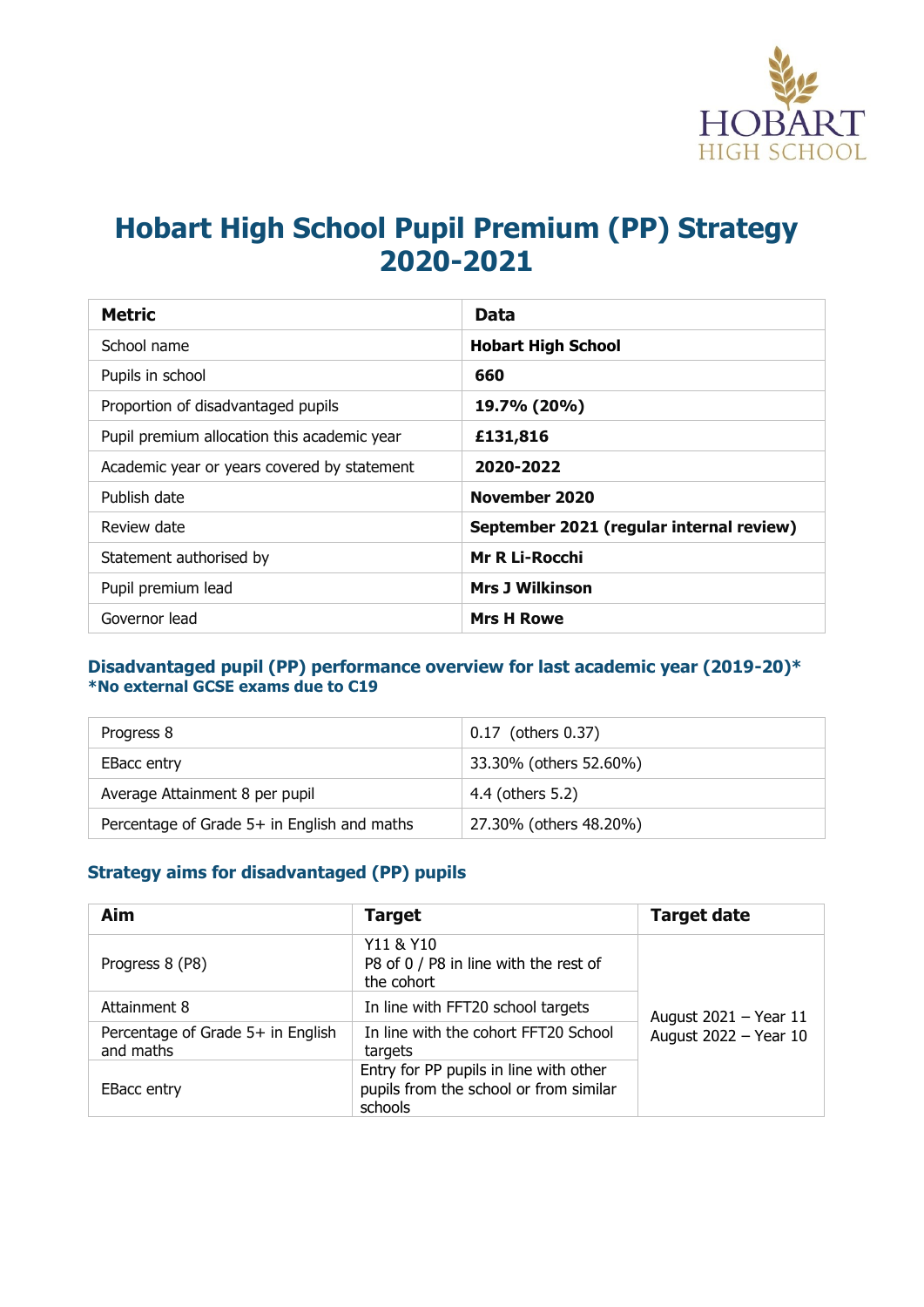## **Tier 1 -Teaching priorities for current academic year**

| <b>Measure</b>                                   | <b>Activity</b>                                                                                                                                                                                                                                                                                                                                                                                                                                                                                                                                                                                                                                                                                                                                              |
|--------------------------------------------------|--------------------------------------------------------------------------------------------------------------------------------------------------------------------------------------------------------------------------------------------------------------------------------------------------------------------------------------------------------------------------------------------------------------------------------------------------------------------------------------------------------------------------------------------------------------------------------------------------------------------------------------------------------------------------------------------------------------------------------------------------------------|
| Priority 1 (P1)                                  | Raising Achievement Group (RAG) to monitor the impact of strategies that<br>support key disadvantaged pupils, including the development of individual<br>learning approaches. Provide staff with the data and contextual<br>information they need to plan effectively and improve outcomes. Teacher<br>assessment will be a key factor when making decisions on targeted<br>intervention and monitor impact.                                                                                                                                                                                                                                                                                                                                                 |
| Priority 2 (P2)                                  | To embed metacognition strategies and learning science into high quality<br>teaching across all subjects. This will support the development of quality<br>first teaching using research-based evidence.                                                                                                                                                                                                                                                                                                                                                                                                                                                                                                                                                      |
| Barriers to learning<br>these priorities address | P1 - Personalised teaching and intervention strategies are shared, refined<br>and publicised, including through the learning approaches developed. This<br>aims to address barriers linked to personal circumstances that adversely<br>affect learning.<br>P2 - Pupils will be taught learning techniques and revision strategies to<br>help build knowledge and support retrieval of information - a barrier that<br>may exist for some due to their disadvantaged circumstances. Teachers<br>will be encouraged to use low stakes testing on a regular basis and teach<br>a variety of revision strategies. Engaging with these teaching & learning<br>strategies will support good progress and encourage effective revision and<br>independent learning. |
| Projected spending                               | Whole school staff training & lead staff training costs<br>Data Manager - PP focused work<br>Learning workshop delivery for pupils<br>Disadvantaged strategies training for staff<br>Projected Spend £8,000                                                                                                                                                                                                                                                                                                                                                                                                                                                                                                                                                  |

# **Tier 2 Targeted academic support for current academic year**

| <b>Measure</b>                                   | <b>Activity</b>                                                                                                                                                                                                                                                                                                                                                                      |
|--------------------------------------------------|--------------------------------------------------------------------------------------------------------------------------------------------------------------------------------------------------------------------------------------------------------------------------------------------------------------------------------------------------------------------------------------|
| Priority 1                                       | Literacy and numeracy interventions across KS3 for lower attaining<br>disadvantaged pupils, or where progress stalls, including those most<br>affected by C19.                                                                                                                                                                                                                       |
| Priority 2                                       | Maths, English & Science interventions at KS4 for disadvantaged pupils<br>where progress has slowed or attainment is below target.<br>Open Bucket / EBacc intervention as part of the whole school intervention<br>plan and holiday learning / revision programme where progress has slowed<br>or attainment is below target.                                                        |
| Barriers to learning<br>these priorities address | Compromised attainment during primary phase - barriers such as<br>attendance, lower levels of parental and pupil engagement resulting in less<br>progress in literacy and numeracy.<br>Impact of C19 where pupils did not engage with home learning or could<br>not access it successfully.<br>Attitude to learning, aspiration and engagement of some KS3 & 4 pupils &<br>families. |
| Projected spending                               | Intervention Lead % of fixed term contract<br>Curriculum access provision to support progress<br>Library & lunchtime club expenditure<br>Maths & English intervention tutor<br>Support licenses for software and packages that further enhance access to<br>learning / parental engagement<br>(% of cost)<br>Projected Spend £19,966 & $E7,000$ % of Intervention Lead               |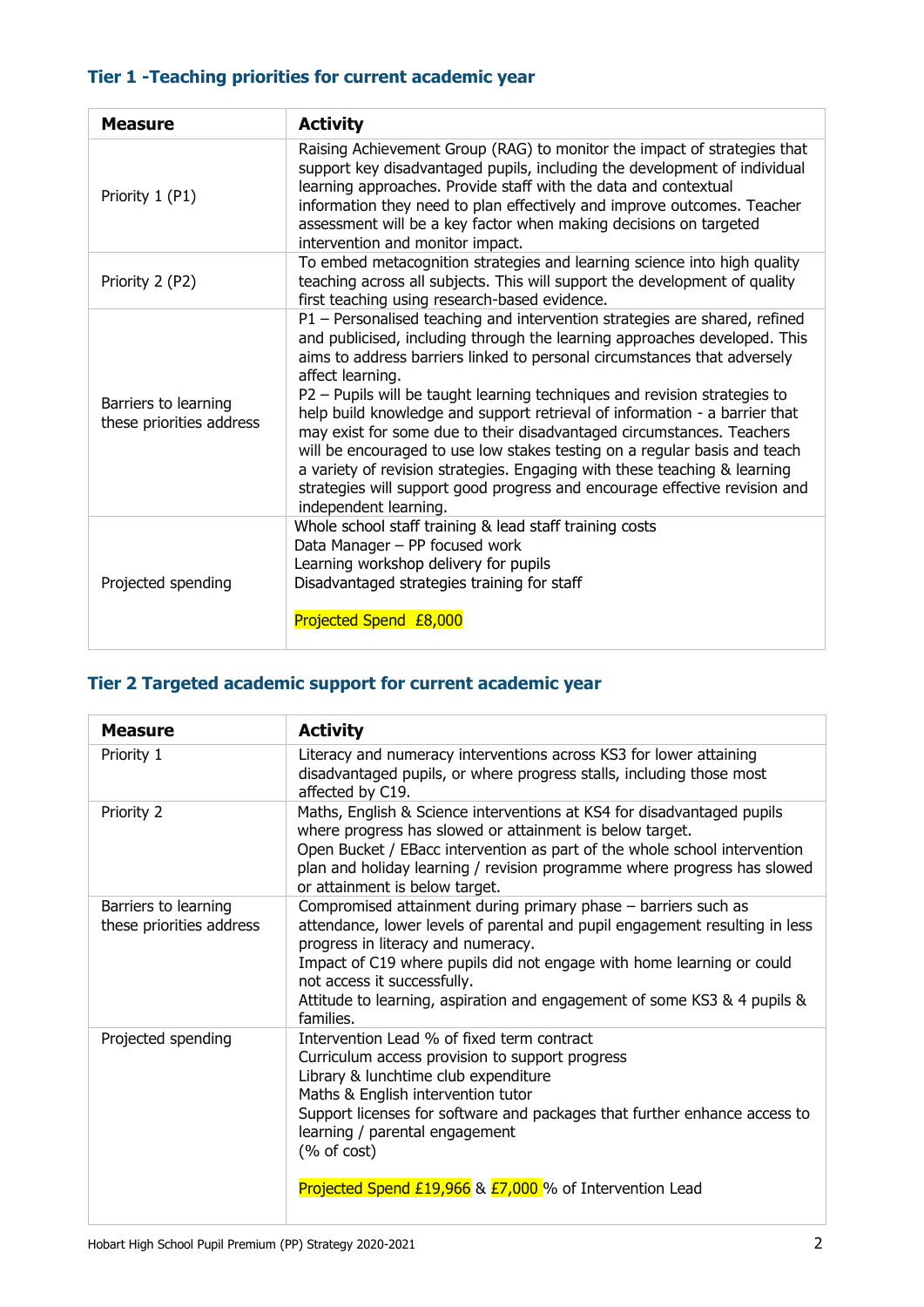# **Tier 3 Wider strategies for current academic year**

| <b>Measure</b>                                   | <b>Activity</b>                                                                                                                                                                                                                                                                                                                                                                                                                                                                                                                                                                                                                                                                                                                                                                                                                                                                                                                                                                                                                                                |  |
|--------------------------------------------------|----------------------------------------------------------------------------------------------------------------------------------------------------------------------------------------------------------------------------------------------------------------------------------------------------------------------------------------------------------------------------------------------------------------------------------------------------------------------------------------------------------------------------------------------------------------------------------------------------------------------------------------------------------------------------------------------------------------------------------------------------------------------------------------------------------------------------------------------------------------------------------------------------------------------------------------------------------------------------------------------------------------------------------------------------------------|--|
| Priority 1                                       | Pupils receive access to advice & support regarding attendance, social and<br>emotional health & well-being, careers and behaviour to ensure<br>disadvantaged pupils can make progress. To take advantage of any<br>opportunities to increase pupil-family-school collaboration.                                                                                                                                                                                                                                                                                                                                                                                                                                                                                                                                                                                                                                                                                                                                                                               |  |
| Priority 2                                       | Pupils receive support to develop learning strategies, metacognitive<br>strategies, study space, organisational skills, revision and exam<br>skills/techniques to improve pupil outcomes.                                                                                                                                                                                                                                                                                                                                                                                                                                                                                                                                                                                                                                                                                                                                                                                                                                                                      |  |
| Priority 3                                       | To offer health, mental health and wellbeing support to pupils, and<br>signpost external agencies and support networks including: school<br>counselling, Chat Health, Nelsons Journey, Kooth, staff with mental health<br>first aid training. This aims to develop pupil resilience.                                                                                                                                                                                                                                                                                                                                                                                                                                                                                                                                                                                                                                                                                                                                                                           |  |
| Priority 4                                       | Assistant Headteacher (AHT) to oversee all aspects of PP school life,<br>working closely with AHT responsible for LAC / Guidance. Disadvantaged<br>first teaching emphasis - priority tracking, feedback and co-ordination of<br>PP intervention strategies.                                                                                                                                                                                                                                                                                                                                                                                                                                                                                                                                                                                                                                                                                                                                                                                                   |  |
| Priority 5                                       | To provide opportunities to enrich or provide opportunity / resources that<br>PP they may not have access to or be exposed to. This will support<br>learning and pupil progress. Accessing government initiatives for laptop<br>provision.                                                                                                                                                                                                                                                                                                                                                                                                                                                                                                                                                                                                                                                                                                                                                                                                                     |  |
| Barriers to learning these<br>priorities address | Rural location that limits attendance outside of school hours for some PP<br>pupils. In school intervention / support services for those who cannot<br>attend or access after school or wider community support.<br>Pupils who are disengaged with learning and struggle to work<br>independently.<br>Those who lack resilience or may have experience increased personal<br>challenges due to the impact of C19.<br>Aspirations for post 16 challenged by rural context. Priority appointments<br>& support with CIAG.                                                                                                                                                                                                                                                                                                                                                                                                                                                                                                                                        |  |
| Projected / Proposed<br>spending                 | AHT - Guidance % cost allocated to disadvantaged pupils<br>Guidance Team (pastoral support and mentoring) % of cost allocated to<br>disadvantaged<br>Attendance Officer % of cost allocated to disadvantaged<br>Staffing and other associated costs for holiday programmes including exam<br>boost sessions<br>AHT- Key Groups<br>Staff Training & CPD<br>Mentor Programme & Co-ordination within existing staffing<br>Rewards Scheme %<br>LAC support work - for enrichment opportunities<br>IEU Manager % cost<br>PP Enrichment and disadvantaged subsidy spending costs<br>Guidance key pastoral worker KS3 & KS4 % cost<br>SEMH training to support disadvantaged pupils and sourcing of specialised<br>SEMH external support % allocated to disadvantaged pupils<br>School Councillor % cost<br>Outside Provider - revision/wellbeing/exam skills workshops<br>Resources to support Exams, Revision & Independent learning.<br>CIAG - % of Beacon East (independent careers and guidance) allocated to<br>disadvantaged pupils<br>Projected Spend £95,994 |  |